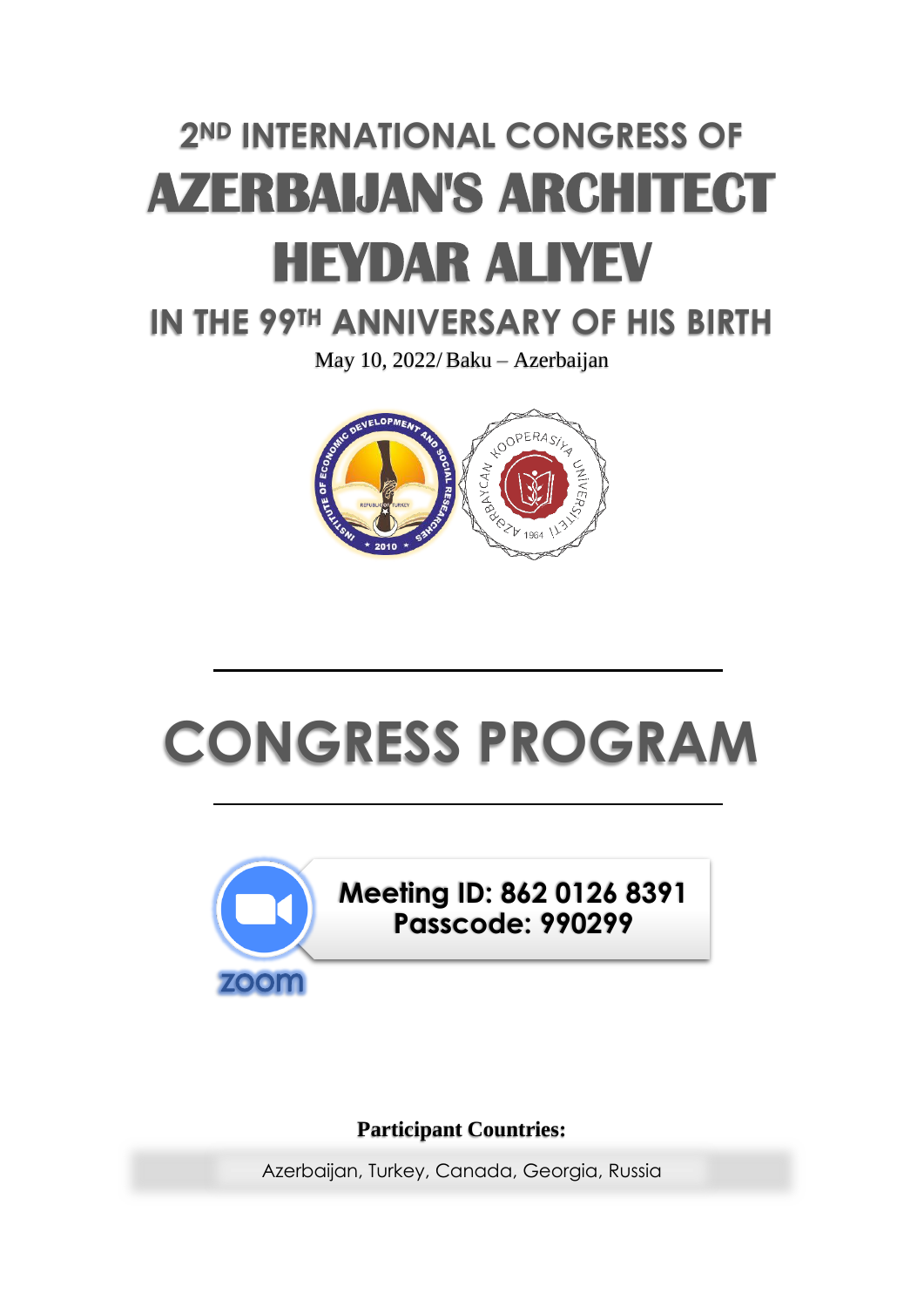# Önemli, Dikkatle Okuyunuz Lütfen

- Kongremizde Yazım Kurallarına uygun gönderilmiş ve bilim kurulundan geçen bildiriler için online (video konferans sistemi üzerinden) sunum imkanı sağlanmıştır.
- Online sunum yapabilmek için https://zoom.us/join sitesi üzerinden giriş yaparak "Meeting ID or Personal Link Name" yerine ID numarasını girerek oturuma katılabilirsiniz.
- Zoom uygulaması ücretsizdir ve hesap oluşturmaya gerek yoktur.
- Zoom uygulaması kaydolmadan kullanılabilir.
- Uygulama tablet, telefon ve PC'lerde çalışıyor.
- Her oturumdaki sunucular, sunum saatinden 5 dk öncesinde oturuma bağlanmış olmaları gerekmektedir.
- Tüm kongre katılımcıları canlı bağlanarak tüm oturumları dinleyebilir.
- Moderatör oturumdaki sunum ve bilimsel tartışma (soru-cevap) kısmından sorumludur.

## Dikkat Edilmesi Gerekenler - TEKNİK BİLGİLER

- Bilgisayarınızda mikrofon olduğuna ve çalıştığına emin olun.
- Zoom'da ekran paylaşma özelliğini kullanabilmelisiniz.
- Kabul edilen bildiri sahiplerinin mail adreslerine Zoom uygulamasında oluşturduğumuz oturuma ait ID numarası gönderilecektir.
- Katılım belgeleri kongre sonunda tarafınıza pdf olarak gönderilecektir.
- Kongre programında yer ve saat değişikliği gibi talepler dikkate alınmayacaktır.

### Important, Please Read Carefully

- To be able to attend a meeting online, login via https://zoom.us/join site, enter ID "Meeting ID or Personal Link Name" and solidify the session.
- The Zoom application is free and no need to create an account.
- The Zoom application can be used without registration.
- The application works on tablets, phones and PCs.
- The participant must be connected to the session 5 minutes before the presentation time.
- All congress participants can connect live and listen to all sessions.
- Moderator is responsible for the presentation and scientific discussion (question-answer) section of the session.

## Points to Take into Consideration - TECHNICAL INFORMATION

- Make sure your computer has a microphone and is working.
- You should be able to use screen sharing feature in Zoom.
- Attendance certificates will be sent to you as pdf at the end of the congress.
- Requests such as change of place and time will not be taken into consideration in the congress program.

#### \*\*\*

Zoom'a giriş yapmadan önce lütfen örnekteki gibi salon numaranızı, adınızı ve soyadınızı belirtiniz Before you login to Zoom please indicate your hall number, name and surname

## **exp. H-1, Meryem TOKGÖZ**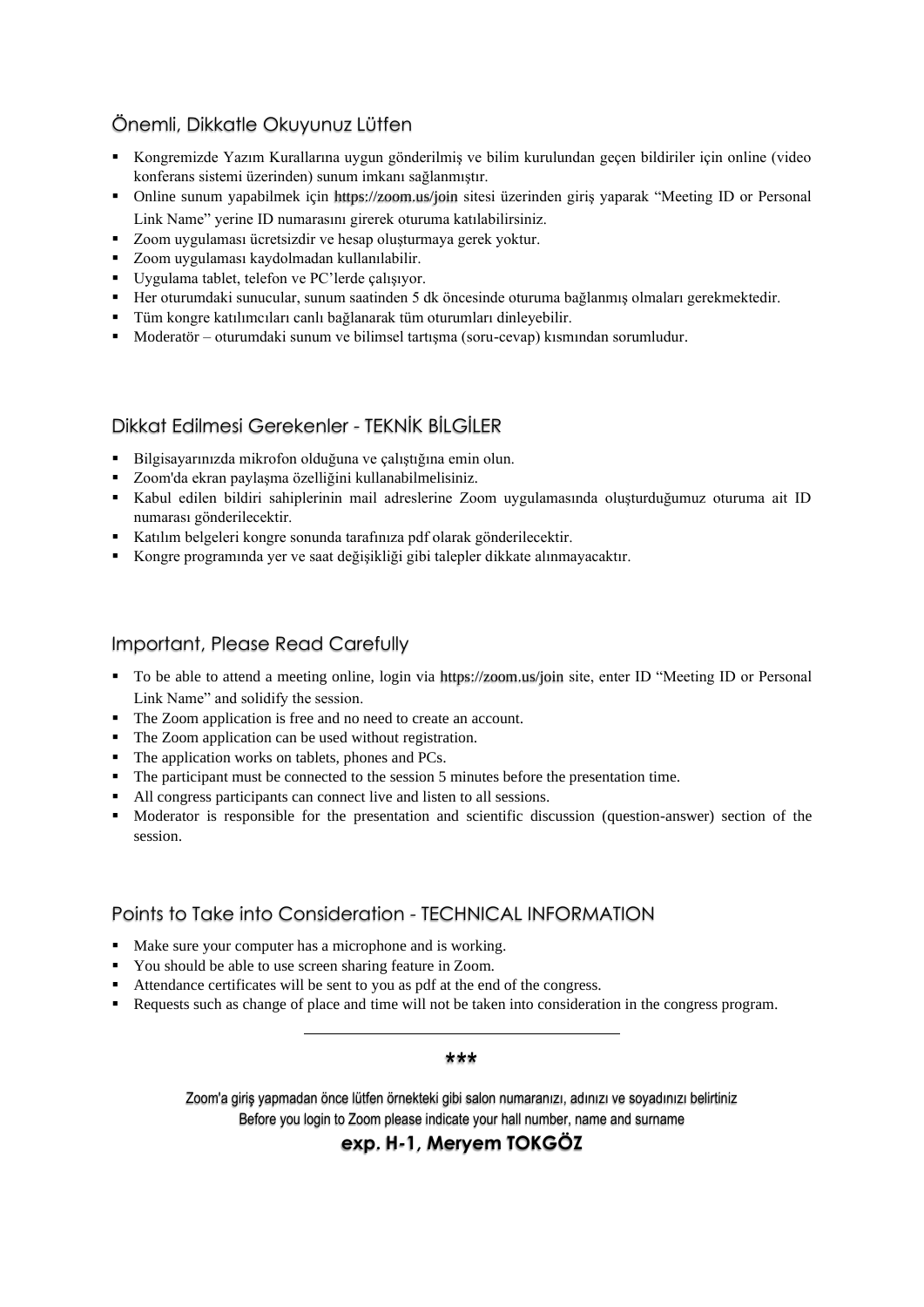# **-Opening Ceremony-**

# Date: **10.05.2022**

Baku Local Time: **10:30-11:00** Ankara Local Time: **09:30-10:00** Place: **Azerbaijan Cooperation University**

**\*\*\***

# **Prof. Dr. Eldar QULIYEV**

Rector of Azerbaijan Cooperation University, Azerbaijan

**\*\*\***

# **Prof. Dr. Bəyalı ATAŞOV**

Vice-Rector of Azerbaijan Cooperation University, Azerbaijan

**\*\*\***

# **Prof. Dr. Mustafa TALAS**

Nigde Omer Halisdemir University, Turkey

**\*\*\***

# **Prof. Dr. Ganjiyev Ganjali Aziz**

Azerbaijan Cooperation University, Azerbaijan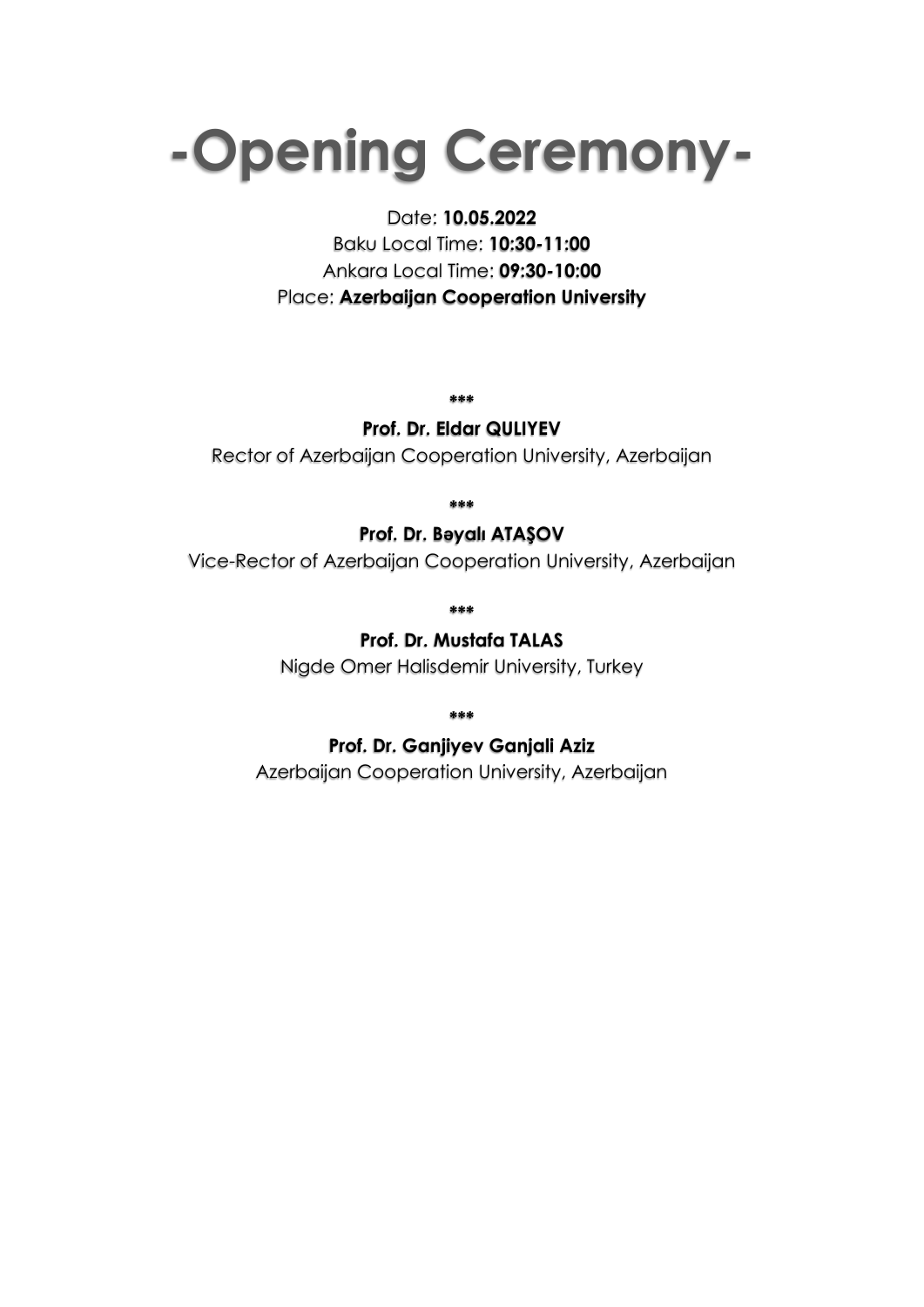| <b>ONLINE PRESENTATIONS</b> |                   |  |  |
|-----------------------------|-------------------|--|--|
| 10.05.2022                  | $HAII-1$          |  |  |
| <b>BAKU LOCAL TIME</b>      | ANKARA LOCAL TIME |  |  |
| $11^{00}$ : 13 30           | $10^{00}$ : 12 30 |  |  |

| <b>HEAD OF SESSION: Assoc. Prof. Dr. Svetlana MƏMMƏDOVA</b>       |                                            |                                                                                                                                |
|-------------------------------------------------------------------|--------------------------------------------|--------------------------------------------------------------------------------------------------------------------------------|
| <b>AUTHORS</b>                                                    | <b>AFFILIATION</b>                         | <b>TOPIC TITLE</b>                                                                                                             |
| Mehdiyeva Matanat Bahadur qızı                                    | Azerbaijan State Pedagogical<br>University | <b>HEYDAR ALIYEV AND THE</b><br><b>AZERBAIJANI LANGUAGE</b>                                                                    |
| Dr. ESMİRA MƏMMƏDOVA                                              | Azerbaijan State Pedagogical<br>University | HEYDƏR ƏLİYEV FƏALİYYƏTİNDƏ<br>ŞƏXSİYYƏTİN MƏNƏVİ TƏRBİYƏSİ,<br>MƏNLİK ŞÜURU VƏ MƏNLİK HİSSLƏRİ<br><b>PROBLEMİ</b>             |
| Dr. Qasımova Maya Rahim qızı                                      | Azerbaijan State Pedagogical<br>University | HEYDAR ALIYEV AND THE WAY OF<br>DEVELOPMENT OF OUR MOTHER<br><b>TONGUE</b>                                                     |
| Assoc. Prof. Dr. Svetlana<br>MƏMMƏDOVA                            | Azerbaijan State Pedagogical<br>University | THE RICHNESS OF ONOMASTIC<br><b>WORDS AND COMBINATIONS OF</b><br><b>AZERBAIJANI ORIGIN IN HEYDAR</b><br><b>ALIYEV'S SPEECH</b> |
| Lala MUSAYEVA                                                     | Azerbaijan State Pedagogical<br>University | <b>HEYDAR ALIYEV'S PRONUNCIATION</b><br>IS AN EXAMPLE OF LITERARY<br><b>PRONUNCIATION</b>                                      |
| Lec. Vasila RAZİMİ                                                | Shamakhi Branch of ADPU                    | A POWERFUL LEADER WINNER<br><b>FOREVER</b>                                                                                     |
| Assoc. Prof. Dr. Abdullayeva<br>Gültəkin Atəş qızı                | Azerbaijan State Pedagogical<br>University | HEYDAR ALIYEV AND AZERBAIJANI<br><b>EDUCATION</b>                                                                              |
| Assoc. Prof. Dr. Vusala Yaver<br>Nagiyeva<br>Sabina Vasif Azizova | Azerbaijan Cooperation University          | <b>INTERNATIONAL EXPERIENCE IN</b><br><b>ENSURING THE STABILITY OF THE</b><br><b>BANKING SYSTEM</b>                            |
| Gülnar Faiq qızı Karimova                                         | Azerbaijan State Pedagogical<br>University | <b>HEYDAR ALIYEV AND THE</b><br>DEVELOPMENT OF SCIENCE<br>EDUCATION POLICY IN AZERBALJAN                                       |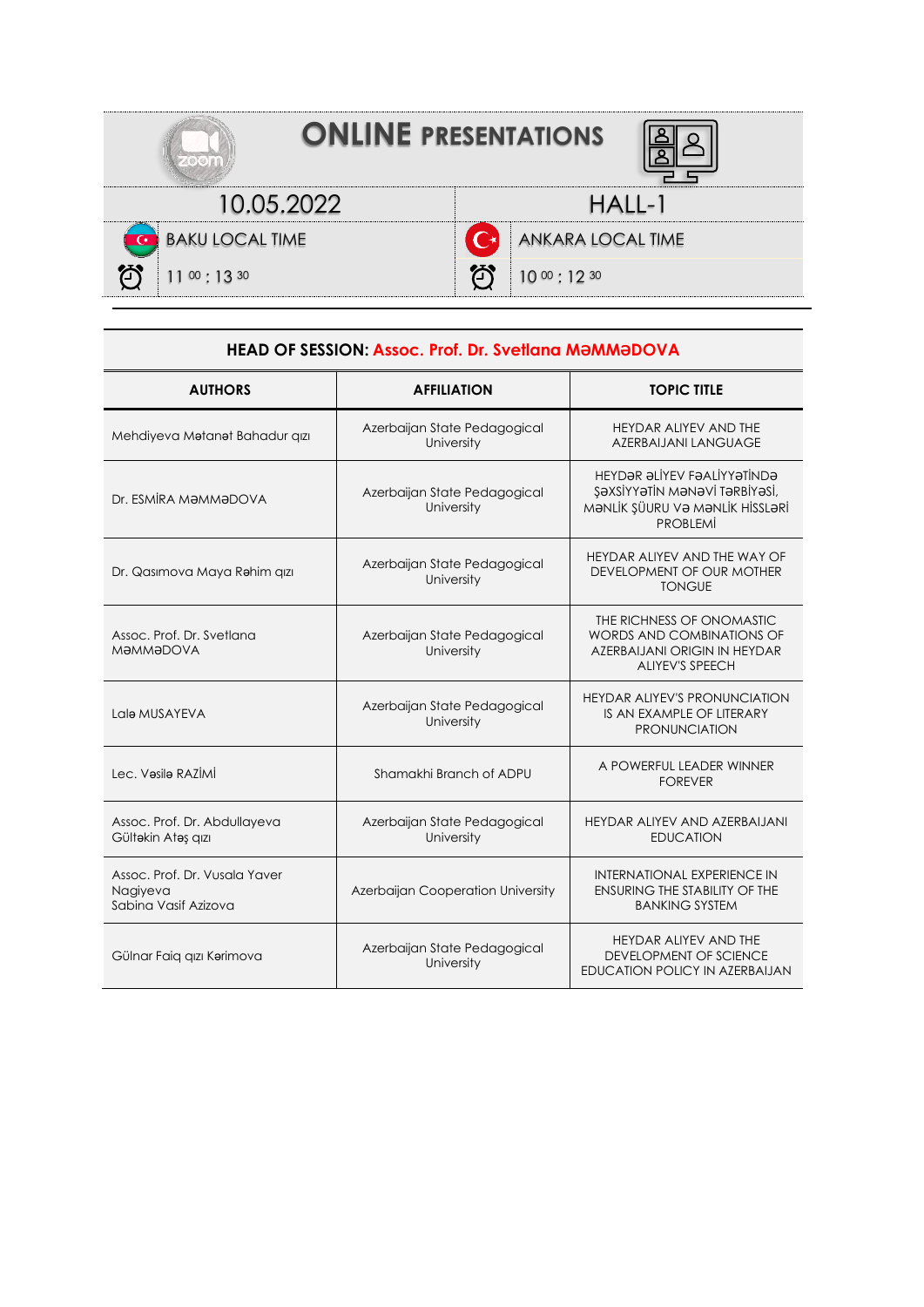| <b>ONLINE PRESENTATIONS</b> |                                |  |
|-----------------------------|--------------------------------|--|
| 10.05.2022                  | $HAII-2$                       |  |
| <b>BAKU LOCAL TIME</b>      | <b>AB</b><br>ANKARA LOCAL TIME |  |
| $11^{00}$ : 13 30           | $10^{00}$ : 12 30              |  |

| HEAD OF SESSION: Prof. Dr. Süleyman KIZILTOPRAK                      |                                             |                                                                                                                      |
|----------------------------------------------------------------------|---------------------------------------------|----------------------------------------------------------------------------------------------------------------------|
| <b>AUTHORS</b>                                                       | <b>AFFILIATION</b>                          | <b>TOPIC TITLE</b>                                                                                                   |
| Prof. Dr. Süreyya Yiğit                                              | New Vision University, Tbilisi, Georgia     | <b>AZERI FOREIGN POLICY</b><br>CONCERNING GEORGIA, ENERGY<br>AND NAGORNO KARABAKH                                    |
| Ananda Majumdar                                                      | University of Alberta                       | <b>HEYDAR ALIYEV: NATIONAL LEADER</b><br>OF AZERBAIJAN                                                               |
| Assoc. Prof. Dr. Ali KONAK                                           | Karabük University, Turkey                  | <b>FOREIGN TRADE POLICIES AND</b><br><b>ECONOMIC EFFECTS OF HEYDAR</b><br><b>ALIYEV PERIOD</b>                       |
| <b><i><u>OII FORHADOV</u></i></b>                                    | Azerbaijan National Academy of<br>Sciences  | NATIONAL-SPIRITUAL AND<br>MULTICULTURAL THOUGHTS IN<br><b>HEYDAR ALIYEV'S WORK</b>                                   |
| Prof. Dr. Süleyman KIZILTOPRAK                                       | Mimar Sinan Fine Arts University,<br>Turkey | IN THE CONTEXT OF HEYDAR<br>ALIYEV'S VISION: TURKEY-<br><b>AZERBAIJAN RELATIONS</b>                                  |
| Gülmira MEHDİYEVA                                                    | Azerbaijan National Academy of<br>Sciences  | <b>HEYDAR ALIYEV'S STATE BUILDING</b>                                                                                |
| Nurettin GÜRCAN                                                      | Ege University, Turkey                      | AZERBAİJAN IN TERMS OF<br>MANAGEMENT CULTURE: AN<br>EXAMINATION ON HEYDAR ALIEV'S<br><b>LEADERSHIP APPROACH</b>      |
| Assoc. Prof. Dr. Nurhan KESKİN                                       | Van Yüzünücü Yıl University                 | TÜRKİYE-AZERBAIJAN AGRICULTURAL<br><b>RELATIONS IN THE PERIOD OF</b><br>HAYDAR ALIYEV WHO ARCHITECT<br>OF AZERBAIJAN |
| Assoc. Prof. Dr. Mammadova Elnura<br>Bunyat<br>Guliyeva Amina Farhad | Azerbaijan Cooperation University           | THE ROLE OF HEYDAR ALIYEV IN THE<br>FORMATION OF THE INVESTMENT<br>CLIMATE IN THE REPUBLIC OF<br>AZERBAIJAN          |
| Assoc. Prof. Dr. Mammadova Elnura<br>Bunyat<br>Huseynova Nubar Anvar | Azerbaijan Cooperation University           | <b>CLASSIFICATION OF OPERATIONS</b><br>CARRIED OUT IN AZERBAIJANI<br><b>BANKS IN MODERN TIMES</b>                    |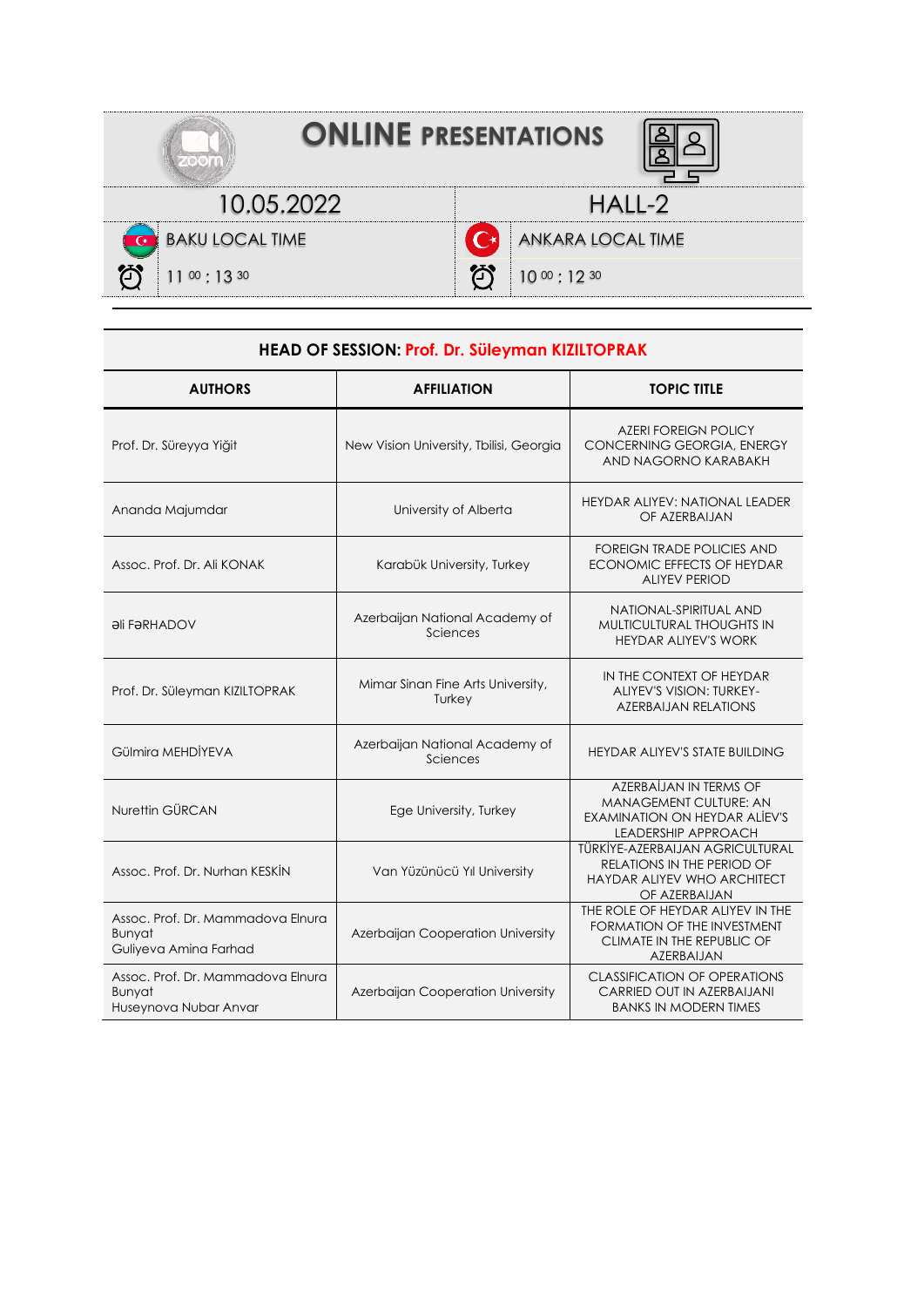| <b>ONLINE PRESENTATIONS</b> |                        |  |
|-----------------------------|------------------------|--|
| 10.05.2022                  | $HAI1-3$               |  |
| <b>BAKU LOCAL TIME</b>      | ANKARA LOCAL TIME      |  |
| $11^{00}$ : 13 30           | 个<br>$10^{00}$ : 12 30 |  |

| <b>HEAD OF SESSION: Prof. Dr. Qasim HACIYEV</b> |                                                                                                  |                                                                                                   |
|-------------------------------------------------|--------------------------------------------------------------------------------------------------|---------------------------------------------------------------------------------------------------|
| <b>AUTHORS</b>                                  | <b>AFFILIATION</b>                                                                               | <b>TOPIC TITLE</b>                                                                                |
| Assoc. Prof. Dr. Mayıl ALICANOV                 | Shamakhi Branch of ADPU,<br>Azerbaijan                                                           | HEYDAR ALIYEV IS A FOUNDER OF<br><b>INDEPENDENT AZERBAIJAN</b>                                    |
| Yaqut QASIMOVA                                  | Shamakhi Branch of ADPU                                                                          | ÜMUMMİLLİ LİDER HEYDƏR ƏLİYEVİN<br>99-CU İLDÖNÜMÜ                                                 |
| Yaqut Ağasiyeva Tahir                           | Azerbaijan State Pedagogical<br>SPIRITUAL AND PSYCHOLOGICAL<br>University<br>UNITY OF THE PEOPLE |                                                                                                   |
| Assoc. Prof. Dr. TOĞRUL XƏLİLOV                 | Nakhchivan Branch of Azerbaijan<br>National Academy of Sciences                                  | HEYDAR ALIYEV AND NAKHCHIVAN<br><b>ARCHAEOLOGY</b>                                                |
| Prof. Dr. Qasım HACIYEV                         | Azerbaijan National Academy of<br>Sciences                                                       | ULU ÖNDƏR HEYDƏR ƏLIYEV<br>DÖVLƏTIMIZ VƏ XALQIMIZ ÜÇÜN<br>BÖYÜK IŞLƏR GÖRMÜŞDÜR                   |
| Assoc. Dr. Zarifa Şamil qızı<br>Cavadova        | Shamakhi Branch of ADPU                                                                          | WISE LEADER HAYDAR ALIYEV AND<br><b>DIASPORA FORMING</b>                                          |
| Şəlalə SEYİDOVA                                 | Shamakhi Branch of ADPU                                                                          | AZERBAİJANİ YOUTH GROWN IN THE<br><b>LIGHT OF IDEAS OF GREAT LEADER</b><br><b>HEYDAR ALIYEV</b>   |
| Şahbazova Qahirə Lala qızı                      | Shamakhi Branch of ADPU                                                                          | <b>INFORMASIYA CƏMIYYƏTI</b><br>QURUCULUĞUNDA HEYDƏR<br><b><i><u>ALIYEVIN TARIXI ROLU</u></i></b> |
| Doç. Dr. Gönül SAMEDOVA                         | Azerbaycan Devlet Pedagoji<br>Üniversitesi                                                       | EBEDIYAŞAR SIYASETÇI HAYDAR<br>ALIYEV VE AZERBAYCAN                                               |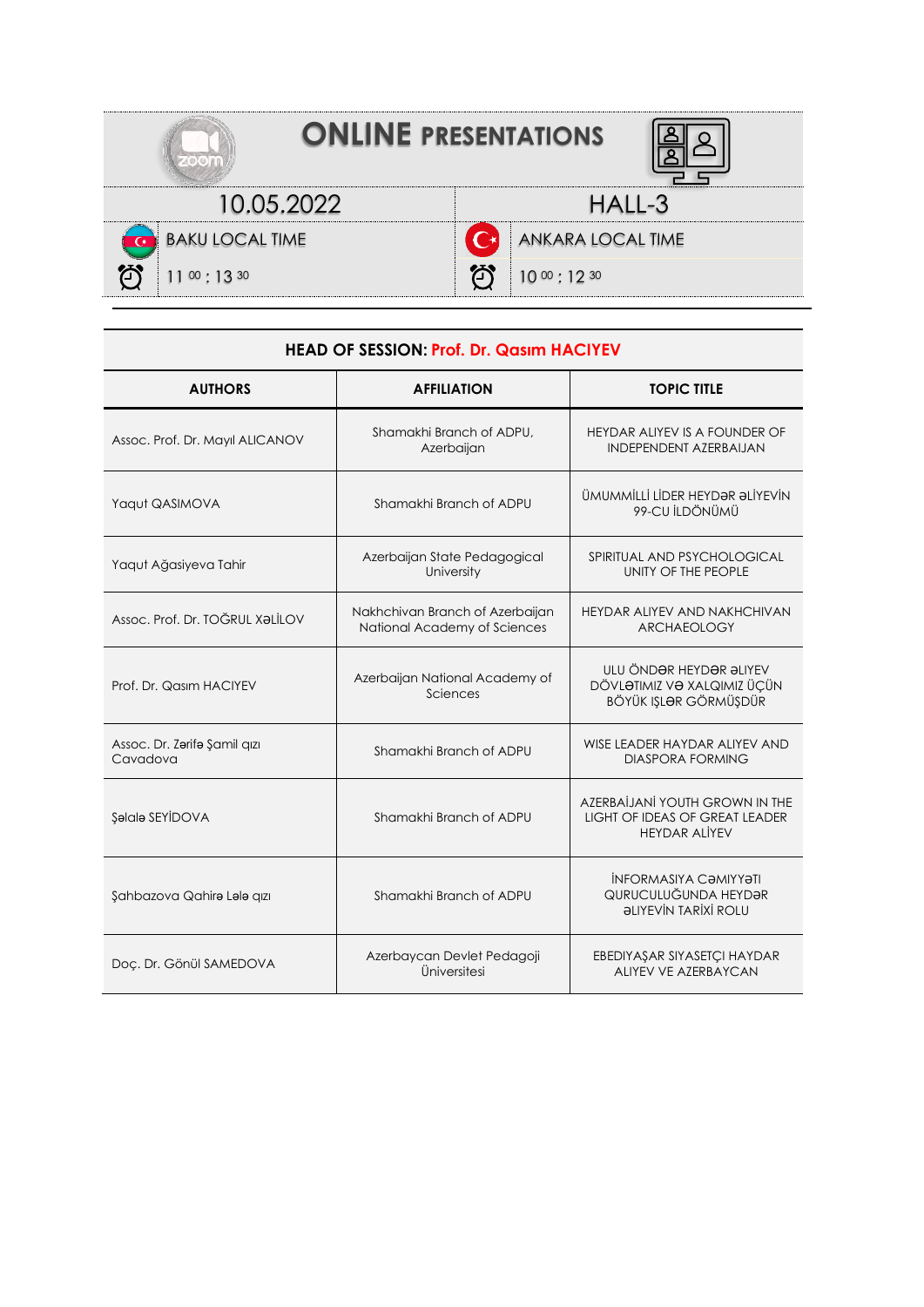| <b>ONLINE PRESENTATIONS</b> |                   |  |
|-----------------------------|-------------------|--|
| 10.05.2022                  | $HAII -4$         |  |
| <b>BAKU LOCAL TIME</b>      | ANKARA LOCAL TIME |  |
| 11 $\omega$ : 13 $\omega$   | $10^{00}$ : 12 30 |  |

| HEAD OF SESSION: Assoc. Prof. Dr. Nazim Tofig Ganizade            |                                                 |                                                                                                                               |
|-------------------------------------------------------------------|-------------------------------------------------|-------------------------------------------------------------------------------------------------------------------------------|
| <b>AUTHORS</b>                                                    | <b>AFFILIATION</b>                              | <b>TOPIC TITLE</b>                                                                                                            |
| Asst. Prof. Dr. Yunus EKİCİ                                       | Osmaniye Korkut Ata University,<br>Turkey       | NATIONAL LEADER HAYDAR<br>ALIYEV'S CONTRIBUTIONS TO THE USE<br>OF AZERBAIJAN TURKISH AS THE<br><b>OFFICIAL STATE LANGUAGE</b> |
| Mehriban Sardarova Nağı qızı                                      | Azerbaijan State Pedagogical<br>University      | <b>SUSTAINABLE DEVELOPMENT</b><br><b>DIRECTIONS OF NATIONAL</b><br>EDUCATION IN THE LEGACY OF<br><b>HEYDAR ALIYEV</b>         |
| Lola Hüseynova Əkbər qızı                                         | Azerbaijan National Academy of<br>Sciences      | HEYDAR ALIYEV AS THE MAIN<br>ARCHITECT OF STABILITY IN A<br><b>POLYETHNIC SOCIETY</b>                                         |
| Lale BEDİROVA(ŞABANOVA)                                           | Azerbaijan National Academy of<br>Sciences      | HEYDAR ALIYEV AND AZERBAIJANI<br><b>FOLKLORE</b>                                                                              |
| Asst. Prof. Dr. Neşe Işık                                         | Istanbul Medeniyet University,<br>Turkey        | NATIONAL LEADER HAYDAR<br>ALIYEV'S VIEW ON AZERBAIJAN<br><b>CULTURAL VALUES</b>                                               |
| Həsənova Nübar Əhmədəli                                           | Azerbaijan Tourism and<br>Management University | THE ROLE OF NATIONAL LEADER<br><b>HEYDAR ALIYEV IN MODERNIZING</b><br><b>EDUCATION IS IMPORTANT</b>                           |
| Dr. Abdullayeva Saida Atas qızı                                   | Azerbaijan State Pedagogical<br>University      | <b>HEYDAR ALIYEV - FOUNDER OF</b><br><b>EDUCATIONAL REFORM</b>                                                                |
| Maharramova Elmira Maharram qızı                                  | Azerbaijan State Pedagogical<br>University      | HEYDAR ALIYEV AND OUR<br><b>EDUCATION</b>                                                                                     |
| Assoc. Prof. Firuze Sibgayeva                                     | Kazan Federal University, Russia                | HAYDAR ALİYEV TATAR VE<br>AZERBAYCAN DİLLERİNİN BENZERLİYİ<br><b>BARESINDE</b>                                                |
| Assoc. Prof. Dr. Nazim Tofig<br>Ganizade<br>Aysel Yunus Khamiyeva | Azerbaijan Cooperation University               | HEYDAR ALIYEV AS THE FOUNDER OF<br>THE MODERN SOCIAL DEFENSE<br>SYSTEM OF THE REPUBLIC OF<br>AZERBAIJAN                       |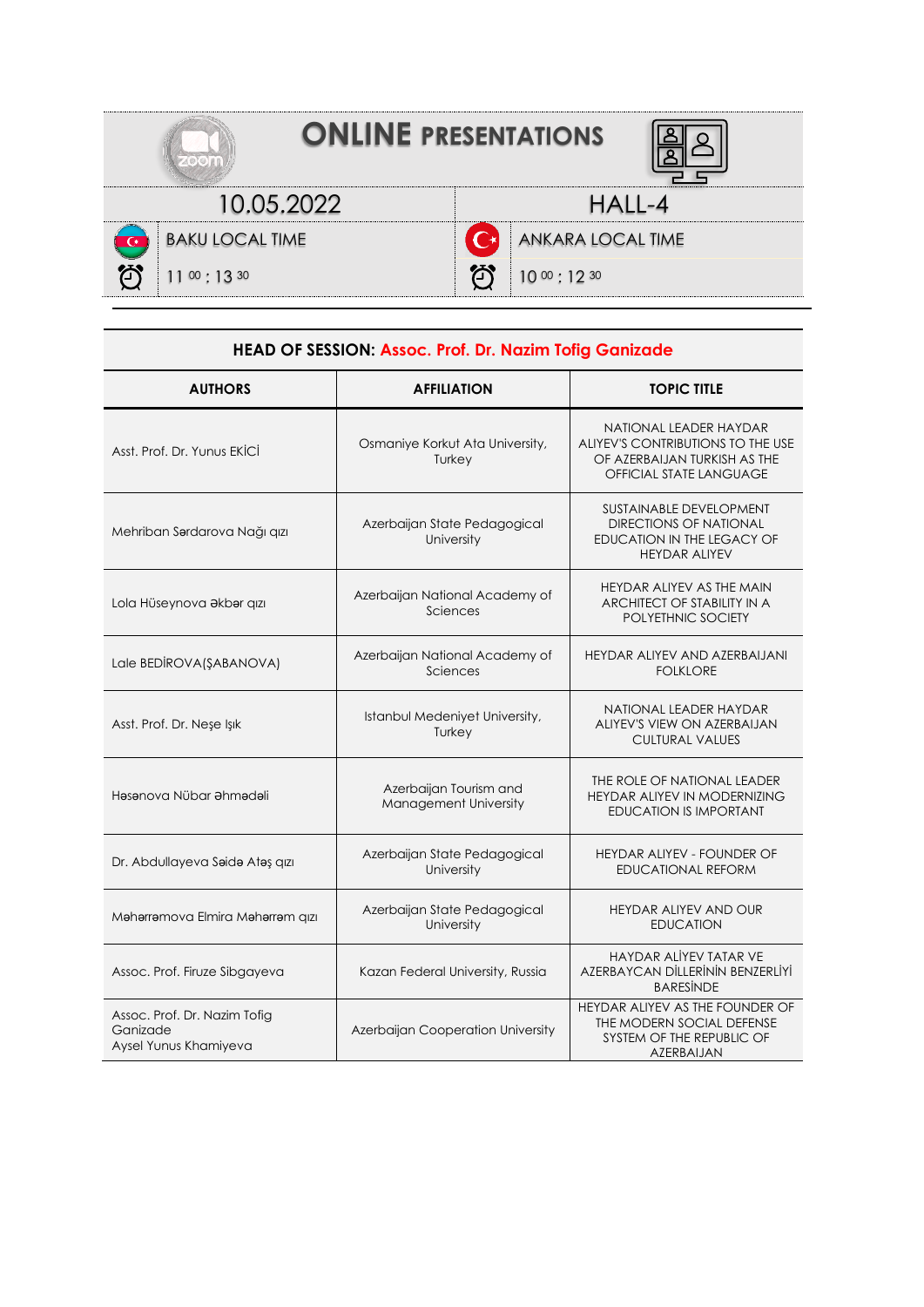| <b>ONLINE PRESENTATIONS</b> |                                  |  |  |
|-----------------------------|----------------------------------|--|--|
| 10.05.2022                  | $HAII - 5$                       |  |  |
| <b>C</b> BAKU LOCAL TIME    | ANKARA LOCAL TIME<br>$($ $\star$ |  |  |
| $11^{00}$ : 13 30           | <u>්ර</u><br>$10^{00}$ : 12 30   |  |  |

| HEAD OF SESSION: Prof. Dr. Rüfet Letif oğlu Hüseynzade |                                                                                             |                                                                                                                     |  |
|--------------------------------------------------------|---------------------------------------------------------------------------------------------|---------------------------------------------------------------------------------------------------------------------|--|
| <b>AUTHORS</b>                                         | <b>AFFILIATION</b>                                                                          | <b>TOPIC TITLE</b>                                                                                                  |  |
| Assoc. Prof. Dr. Bağır BABAYEV                         | Nakhchivan State University                                                                 | SADARAK-DILUJU FOUNDED BY<br>HEYDAR ALIYEV "THE UMID BRIDGE<br>IS WHAT WILL CREATE A UNIFIED<br><b>TURKIC WORLD</b> |  |
| Teyba afandiyeva                                       | Shamakhi Branch of ADPU                                                                     | HEYDƏR ƏLİYEVİN ŞUŞA HAQQINDA<br><b>FİKİRLƏRİ</b>                                                                   |  |
| Ayatxan Ziyad                                          | Azerbaijan State Pedagogical<br>University                                                  | <b>HEYDAR ALIYEV: A POLITICAL</b><br>FIGURE WHO MADE HISTORY, STATE<br><b>FOUNDER</b>                               |  |
| Dr. Təranə ƏKBƏRİ                                      | Shamakhi Branch of ADPU                                                                     | NATIONAL LEADER HEYDAR ALIYEV -<br><b>FOUNDER OF MODERN STATE</b><br><b>WOMEN'S POLICY</b>                          |  |
| Dr. Nübar Mürsəl qızı Həkimova                         | Azerbaijan State Pedagogical<br>University                                                  | HEYDAR ALIYEV AND YOUTH POLICY                                                                                      |  |
| Prof. Dr. Rüfet Latif oğlu Hüseynzada                  | Azerbaijan State Pedagogical<br>University                                                  | <b>GREAT LEADER HEYDAR ALIYEV</b><br><b>ABOUT TEACHING PROFESSION</b>                                               |  |
| Manzila Ağarahim qızı Rahimova                         | Pedagogical faculty of Jalilabad<br>branch                                                  | HEYDAR ALIYEV'S LIFE AND ACTIVITY<br>IS AN EXAMPLE TO THE YOUNG<br><b>GENERATION</b>                                |  |
| Assoc. Prof. Dr. Gönül Oğuz                            | Giresun University, Turkey                                                                  | APPLYING MAX WEBER'S<br>CHARISMATIC LEADERSHIP THEORY<br>TO THE RULINGS OF HAYDAR ALIYEV<br><b>IN AZERBAYCAN</b>    |  |
| Sabina Hajiyeva Rafik kyzy                             | "ASPU, sen. lecturer department<br>"General pedagogy", doctor of<br>philosophy in pedagogy" | EFFECTIVE APPROACHES TO<br><b>LEARNING IN INCLUSIVE</b><br>EDUCATION-THE GREAT LEGACY OF<br><b>HEYDAR ALIYEV</b>    |  |